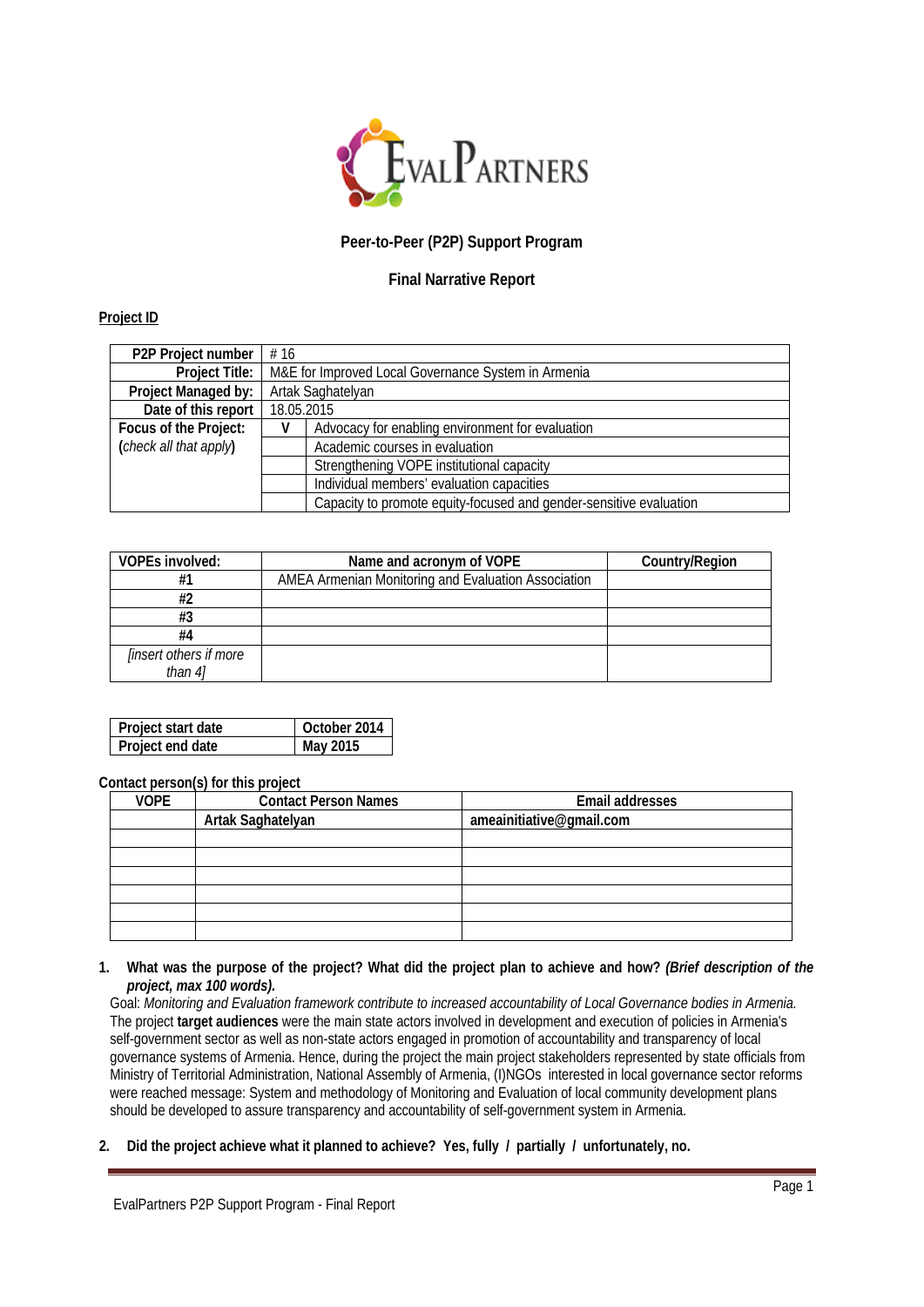The project was implemented with high level of success and allowed to reach results with went beyond the planned. During the project the experts collected the necessary desk review of local governance policies with a special focus on risk and challenges thereof regarding their M&E framework. As revealed by the analysis the current policies adopted by RA Government although reflect the importance of community participation for accountability and transparency in local governance sector, still they miss to incorporate necessary M&E components to assure these notions.

Hence, upon the analysis of the policies and preparation of the desk review of the existing policies in long-term community planning (including the budgeting) the project developed key message package with recommendations for improvement. The package was presented to both state and non-state stakeholders for review and discussion including Ministry of Territorial Administration officials, experts from RA Parliament, NGOs and others via organization of working meetings with them.

In result of these discussions the research was amended with more sections outlining the mechanism of integration of M&E in community development projects and LG policies and presented to LSG sector government on various occasions. The ideas presented in the paper were praised and appreciated not only by CSO actors but also by the state officials who welcomed the results supported their further promotion and adoption by the State.

### **2.a. Please comment on degree of achievement:[1](#page-1-0)**

As such, the prepared research with recommendation was very much valued and produced very positive feedback with proposition to deepen the discussion of the framework and present more elaborate scheme of incorporation of M&E approach in the State approved 4-year Community Development Plan (FYCDP) as a long-term community development tool. Hence, upon receiving the feedback from them the Project team undertook to widen the scope of the research and come up with preparation of an extensive methodological guide for development of the FYCDP titled as *"Community long-term planning, management and the role of the Monitoring and Evaluation in assuring accountability and transparency".* The guide provides for extensive description of the active community development methods adopted by the Government, including the drafting, revision and adoption of the FYCDP. These are followed by the description of methods of FYCDP monitoring, control, annual and final evaluation to be used to assure community participation in its development, execution and evaluation as well as for the greater ownership by them.

To support the learning component the guidance is amended with two attachments: a)The improvement of public services through public participation and community – based monitoring and b) The types of performance evaluation indicators of FYCDP sectorial programs, the basis of criteria of performance development, sample indicators according to LSG performance sectors. These are meant to enhance users' understanding of community participation concept when put in the frames of local governance for improved accountability and transparency.

The guide prepared by AMEA experts was later discussed by MoTA responsible persons and upon some modification was recommended for adoption by the relevant ministries for use.

### **3. Was the project implemented as planned? If there were changes in the planned activities, why they were necessary?**

Following the timeframe of the project so far we have made progress in several areas and successfully completed tasks related to the desk review of the existing M&E ME framework of local governance (Activity 1), collecting and systemizing evidence on efficiency of budgeting policies in Armenia (Activity 2, 3 ), as well as engaging with CSOs and developing a position paper with policy propositions (Activity 5) upon which policy paper was prepared and submitted to the GoA along with methodological propositions described above. Yet, there have been delays in organization of meetings and lobbying with national authorities given the (re)-election processes that have taken place in Local self-governance system during past month. This caused rotation of community mayors and restructuring at the Ministry level, thus making it necessary to postpone Activities 5 and 6 to March and April to allow newly appointed officials time to get familiar with policy propositions. Therefore, we kindly asked you to consider no-cost extension of the project till May, 1 with a view to finish project activities and allow to make postponed expenses during months of March and April. Also, we were granted with a kind permission to some budget reallocations in order to meaningfully utilize the balance on some lines and cover translations costs that have appeared during the preparation of the policy papers to engage with our international allies represented by international NGOs. However, given the forced postpone of the project due to described factors it was problematic to timely organize the media coverage of the project, thus the project Actvity 6 remained at its full scale leaving large public mainly not aware of these processes and success.

#### **4. What are the main lessons learned from the experience of this project that you would like to share with other VOPEs?**

The main lesson learned from the experience was that for successful advocacy for M&E inclusion in the field of local governance it is crucial identify NGO and state relevant actors and active individuals, informal and formal opinion makers

 $\overline{\phantom{a}}$ 

<span id="page-1-0"></span><sup>1</sup> Please limit your responses to this and other questions to no more than 500 words each.